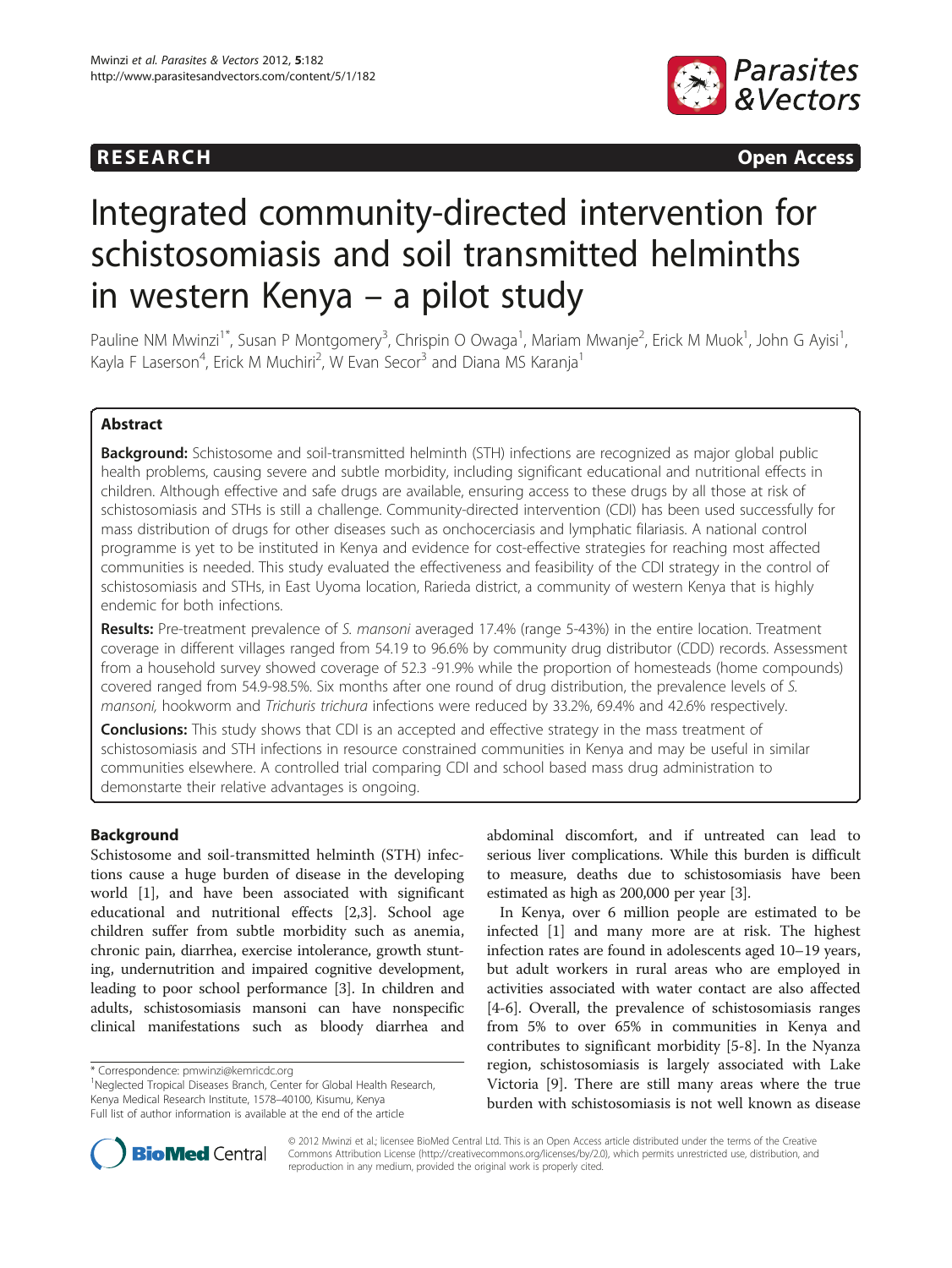mapping has not been adequate. Recent efforts to map schistosomiasis in this setting [\[10-12](#page-8-0)] should continue to be encouraged. Prevalence levels among school children along the Lake shores ranged between 29-94% [\[10](#page-8-0)]. In another study, more than 50% of the children in schools located less than 1 kilometer from the lake were positive for S. mansoni infection. This prevalence decreased with increasing distance from the lake [[9](#page-8-0)].

Often, schistosome infections co-occur with STHs. In Kenya, the prevalence of STHs is prominently attributed to Ascaris lumbricoides, hookworm and Trichuris trichiura [\[13,14\]](#page-9-0). It is estimated that approximately 10 million Kenyans are infected with STHs and over 12 million people living in rural endemic areas in the country are at risk of infection with these parasites. In Nyanza, up to 50% of school going children were infected with hookworm, ascarids, or trichurids [[14](#page-9-0)] but there was no effect of lake proximity in the overall distribution of these STHs [[9](#page-8-0),[14](#page-9-0)].

Despite the importance of schistosomiasis and STHs in Kenya, a National Control Program for the community has not been instituted. However, a national deworming program targeting school aged children was launched by both Ministers of Basic Education and Public Health and Sanitation, and implemented in 45 districts (total districts 254) in year 2009. Currently, school-based deworming is the primary approach being used for mass treatment of schistosomiasis and STHs and has been supported in a few areas in the country, mostly by local and international non-governmental organizations (NGOs). However, this approach is limited by low school enrolment in Kenya despite the introduction of free universal primary education in 2002 as poverty-related indirect costs prevent attendance by many children. Effective control by the school-based strategy may not be possible if other infected members of the community are not treated, such as fishermen, farmers in irrigation schemes, sand harvesters and mothers of child bearing age who can have high levels of infection but are not reached by schoolbased treatment programs. Involvement of communities, both for implementing school-based treatment and for increasing coverage to all those at risk, has not been effectively employed.

To improve access to treatment at affordable and sustainable costs and, where possible, to improve existing programs, community-directed intervention (CDI) has been presented as an alternative strategy for control of schistosomiasis and STHs. The CDI approach has been tried in several settings [\[15-18\]](#page-9-0) and has worked successfully in many countries for the African Programme for Onchocerciasis Control (APOC) [\[19](#page-9-0)-[21](#page-9-0)] as well as for lymphatic filariasis control along the Kenyan coast [\[22,23\]](#page-9-0).

Effective and safe drugs for treatment of STHs are available in Kenya. However, drugs for treatment of schistosomiasis are not available in the health facilities in the country, and STH treatment is intermittently available in health facilities. Most individuals at high risk of morbidity do not have access to treatment because of the paucity of health infrastructure, lack of awareness about the disease, or cost. Therefore it is pertinent to evaluate if CDI would increase access to treatment among community members as well as increase coverage in school age children. We used the CDI approach for treatment against schistosomiasis and STHs in East Uyoma location of Western Kenya, an area along the shores of Lake Victoria highly endemic for schistosomais and STHs, to test CDI acceptability and effectiveness in reducing disease prevalence and burden.

# Methods

## Study area

This study was conducted in a rural part of Nyanza Province, Western Kenya in Madiany Division, East Uyoma location, within the Health and Demographic Surveillance System (HDSS) platform. This HDSS was established in September 2001 by the Kenya Medical Research Institute and the CDC (KEMRI/CDC) [[24](#page-9-0)]; (Figure [1\)](#page-2-0). East Uyoma location has 25 villages. This study area borders Lake Victoria where earlier surveys had identified schistosomiasis prevalence levels between 30% to 80% among highly exposed individuals [[5,6,9\]](#page-8-0).

## Study design

#### Mapping and census of study area

Village representatives (VR) who had participated in previous studies in the area were asked to help with a map updating exercise. This included confirming compound IDs and mapping any new compounds that had been established since the previous mapping by the KEMRI/ CDC HDSS program. The coastline, which changes over time due to the receding waters of Lake Victoria, was also updated. A database identifying compounds, compound heads, and households in each compound was created and updated maps of the East Uyoma were generated, showing locations of schools and clinics, village boundaries, and other relevant features like rivers or creeks (Figure [1](#page-2-0)). This database was used to determine geographical treatment coverage and for mapping disease distribution. In total, there are 25 villages in the study area with 2046 compounds and an average 4.05 households per compound. After mapping the village, trained CDDs conducted the village census to determine the number of praziquantel and albendazole tablets required in his/her allocated area. Each CDD was assigned an average of 60 compounds. Compound heads were consented for inclusion of their home compounds in the census in preparation for drug distribution. The census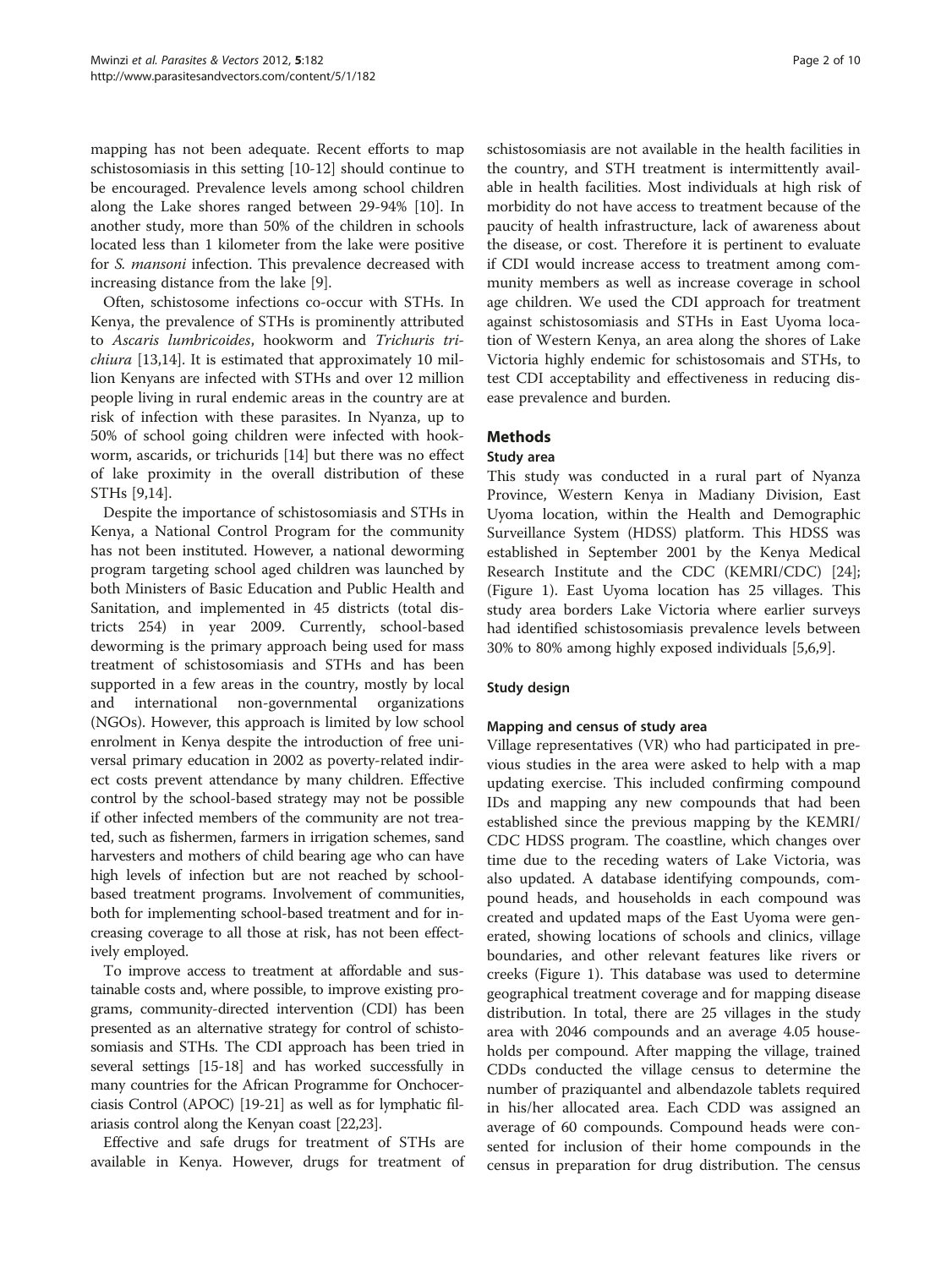<span id="page-2-0"></span>

was conducted by CDDs using pre-designed census booklets

#### Prevalence survey

Parasitological surveys were conducted by the research team. Pre-treatment prevalence levels of S. mansoni infections, STH infections and anemia were assessed among standard 4 children aged 9–10 years old in all 10 schools in the study area. Prevalence of infection in school age children was used as a proxy to estimate baseline community prevalence and subsequent treatment coverage [\[25](#page-9-0)] . The initial parasitological survey was followed by a post-treatment survey in May 2008, six months after the baseline survey and drug distribution. Through the school leadership, parents of pupils in class 4 were requested to come to the school compound to be informed about the study and to provide consent for their children's participation. Only children of parents who agreed to come to school and gave informed consent and children who gave assent were included in the study. Up to 99% of parents signed the consent forms. A total of 492 children were included in the study following

consent by parents and assent by the children. To assess parasite infections at each survey time, children were asked to provide a single stool sample. Two slides were prepared from each stool sample using the Kato-Katz method and each slide was read by an experienced microscopist. Blood was collected by finger-stick to evaluate hemoglobin (Hb) levels using a Hemacue (Ängelholm, Sweden). Socioeconomic data were also collected from parents of participating children using standardized questionnaires in order to determine if prevalence and CDI uptake levels were related to socioeconomic status.

#### Community drug distributors (CDD)

The CDDs were lay persons from the study area who volunteered for this role. CDDs were trained to administer informed consent during census and drug distribution exercises, to distribute the drugs, and to report back to the health facility and researchers. A training curriculum modeled on the Kenya Ministry of Health training kit for teachers was developed and used for the training of CDDs. Each CDD received a manual that included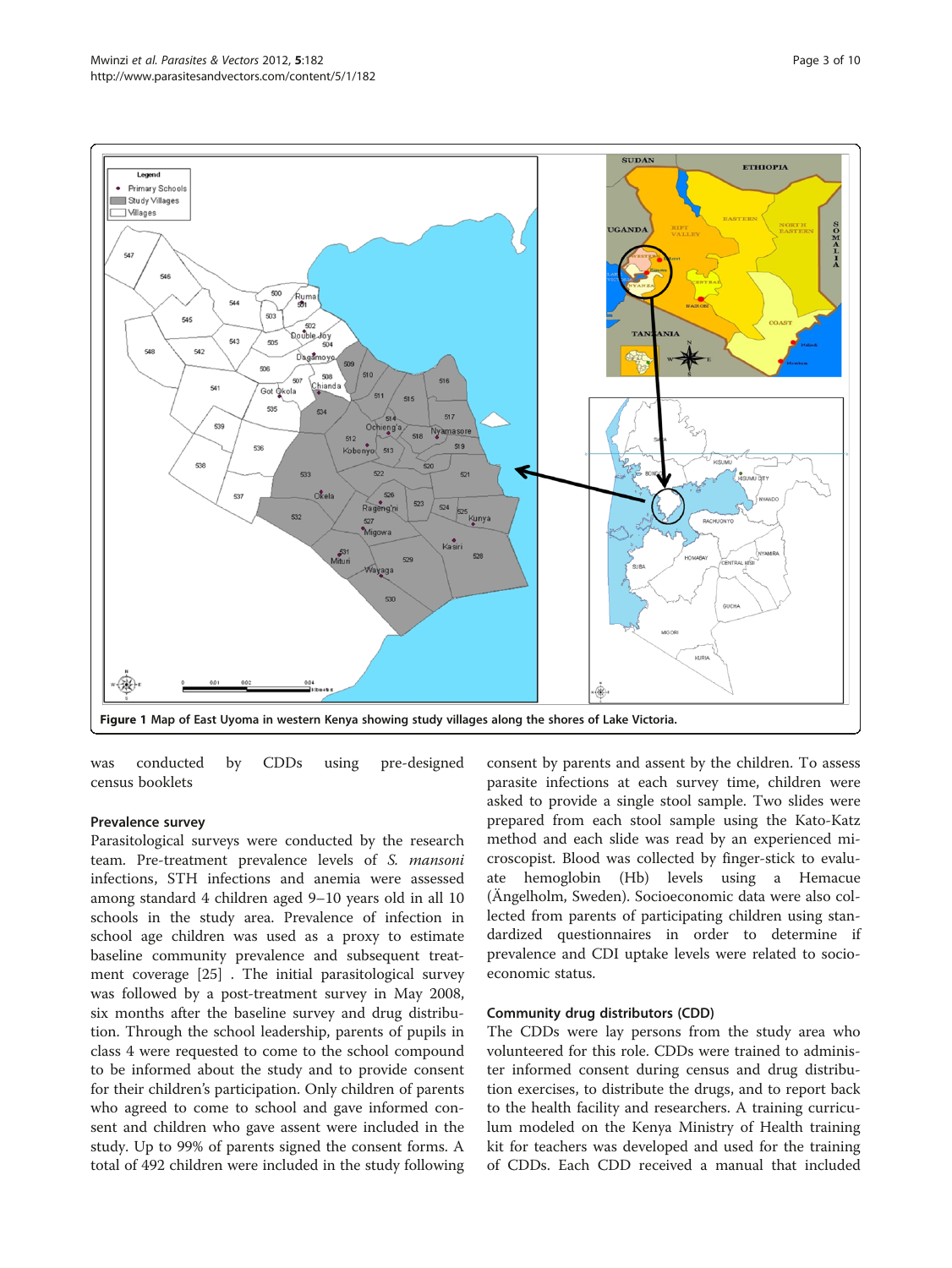basic information about the biology of schistosomes and STHs, treatment guidelines, the goals of CDI and the role of a CDD. CDDs were trained for conducting a census by the research team and local Ministry of Health workers. The CDDs obtained consent from compound heads for the census and of all community members for treatments in the door-to-door drug distribution. The research team administered all other consent, including that for the baseline survey among parents and parasitological survey in children.

## Drug distribution

Praziquantel and albendazole were used for the integrated treatment of schistosomes and STH infections, respectively, among residents aged  $\geq$  5 years, using trained community drug distributors (CDD).

Drug distribution treatment was recorded in the same booklet used for the census, allowing for easy follow-up by the CDDs. Doses of drugs were distributed door-todoor to individuals based on their height, excluding children under 5 years old. The drug distribution exercise carried out in December 2007-February 2008 was disrupted by the post-election skirmishes of late December 2007 –January 2008, but some CDDs who had not completed the exercise were able to resume in February 2008.

## Praziquantel dosage determination by height

We modified the tablet pole [[26,27](#page-9-0)] to a version that was light and foldable and therefore very easy to carry by CDDs. The tablet pole had a magnet at the hinge which held the pole firmly straight when unfolded during use. The pole was color coded for easy determination of drug dosage by the CDDs. CDDs recorded the number of drug tablets given to each individual against height by color code on the pole.

## Data analysis

Quantitative data were entered and summarized using MS Access and Excel. Data were analyzed in MS Access, GraphPad Prism and Excel. Pre-treatment and posttreatment prevalence and infection intensity levels were compared using Chi-square and nonparametric t-tests. P values < 0.05 were considered significant.

#### Ethical considerations

This study was reviewed and cleared by the Kenya National Ethics Committee and permission was obtained from District (Bondo) and Divisional (Uyoma) Administration as well as District Education Officers. The project was then introduced to schools through school heads and to the community during community meetings normally called by the location chiefs and village heads. These traditional "barazas" (Chief's meeting) were used

for project introduction and information dissemination so as to keep within the normal community structures to ensure sustainability. No parallel community gatherings were introduced. During these meetings, health education was provided to the community. Community members identified one or two CDDs per village, depending on the population.

#### Results

#### Community census

Results from the census exercise completed by CDDs in October 2008 indicated that there were 5987 adults (persons over 18 years; 57.9% of the population), 3677 (35.5%) children over 5 years and 683 (6.6%) were children under five in East Uyoma, bringing the total population to 10347 and population eligible for treatment to 9664. East Uyoma Location had 25 villages, some of which were sub-divided for our drug distribution convenience, and about 2046 home compounds. According to the 2009 national census data from Kenya Bureau of Statistics, the community had a total population of 15281 which included 7562 (49.5%) males and 7719 (50.5%) females, with 9.6% ( $n = 1467$ ) of the population being children under 5 and the population eligible for mass treatment being 13814. These data suggest that the CDD census missed about 4934 persons, representing 32.3% of the population.

## Socio-economic survey

Areas endemic for schistosomiasis and STH infections are usually associated with inadequate sanitation and generally lower living standards. To establish the socioeconomic and water contact levels in relationship to CDI uptake, a socio-economic questionnaire was administered to parents of children in class 4 of all 10 primary schools in the East Uyoma location. Of 404 respondents, the majority of community members (95.3%) lived on their own land and practiced subsistence farming. Almost everyone (98.3%) in the community had daily contact with Lake Victoria (34.2%), a pond/dam (45.4%) or creek/river (18.6%), all potential schistosomiasis transmission sites. Only 36.2% of respondents had access to piped water or a well, whether in their homes (9.9%) or in public/community-owned water sources (26.3%). Sanitation was generally poor. While 60.3% of people surveyed had pit toilets, 30.2% did not have access to any sanitation facility and used the open ground for defecation. (Table [1](#page-4-0)). Less than 2% of the study population owned either a car, refrigerator or had electricity, but a large proportion owned radios (85.1), mobile (cell) phones (35.2%) or bicycles (70.5%). Only 9.7% of people who answered the survey had television sets in their homes. The majority of the houses had dirt/earth flooring (82.4%). Natural/grass roofing was utilized on 42.2%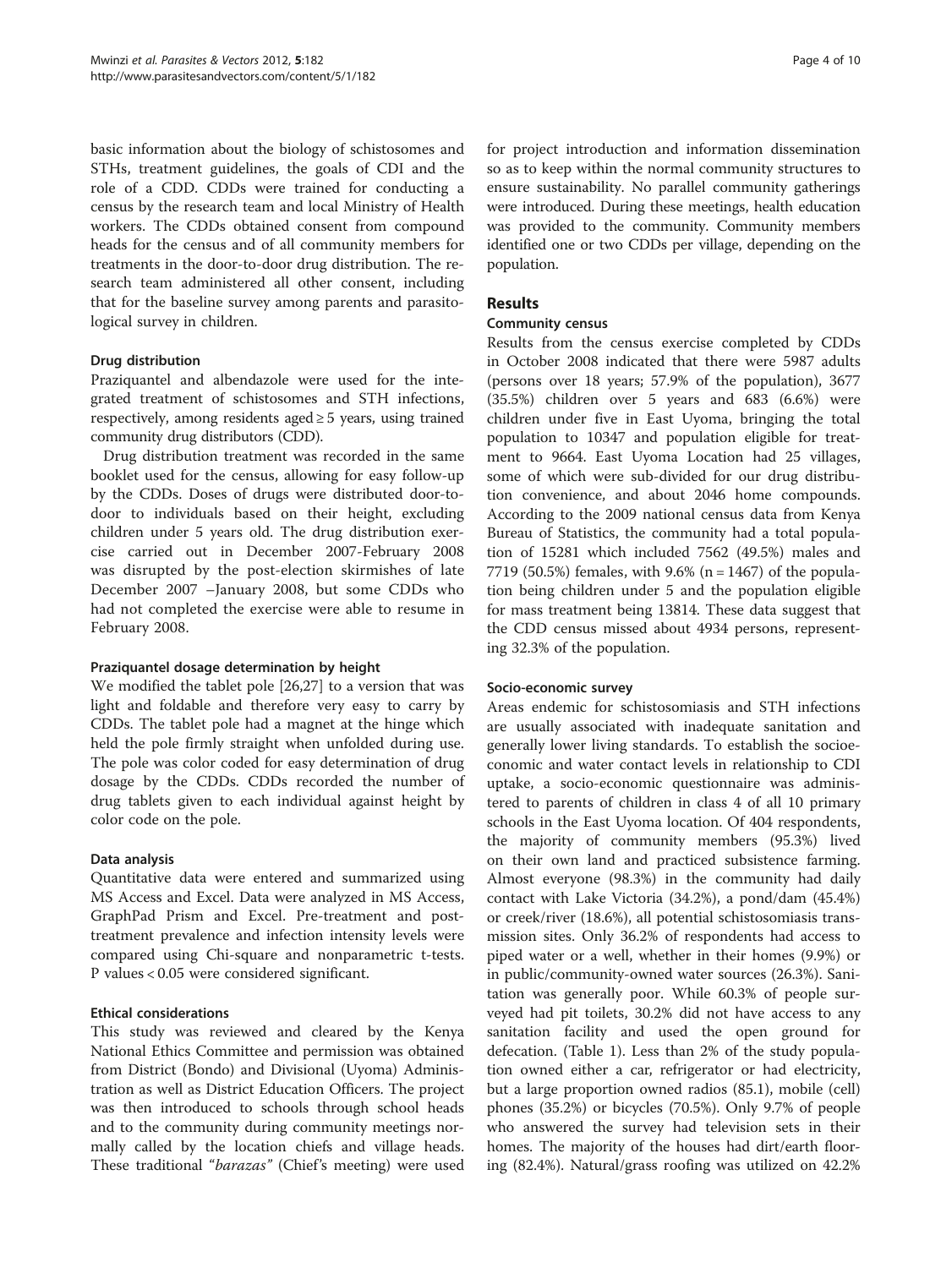|                              | Socio-economic data n = 404 |        |                 | Frequency and distribution of parasites% (n) |  |  |
|------------------------------|-----------------------------|--------|-----------------|----------------------------------------------|--|--|
|                              | N                           | %      | S. mansoni% (n) | Any STH (HW, TT, Asc)% (n)                   |  |  |
| Water Contact: Lake Victoria |                             |        |                 |                                              |  |  |
| Everyday                     | 138                         | 34.2   | 18.25 (23)      | 14.96 (19)                                   |  |  |
| Sometimes                    | 82                          | 20.3   | 25.00 (17)      | 20.59 (14)                                   |  |  |
| Rarely                       | 64                          | 15.9   | 12.96 (7)       | 25.93 (14)                                   |  |  |
| Never                        | 119                         | 29.5   | 12.62(13)       | 21.36 (22)                                   |  |  |
| Pond or Dam                  |                             |        |                 |                                              |  |  |
| Everyday                     | 183                         | 45.4   | 10.49 (17)      | 17.79 (29)                                   |  |  |
| Sometimes                    | 59                          | 14.6   | 20.75 (11)      | 20.75 (11)                                   |  |  |
| Rarely                       | 35                          | 8.7    | 17.24(5)        | 34.48 (10)                                   |  |  |
| Never                        | 120                         | 29.8   | 24.00 (24)      | 17.00 (17)                                   |  |  |
| <b>Creek or River</b>        |                             |        |                 |                                              |  |  |
| Everyday                     | 75                          | 18.6   | 17.39 (12)      | 15.94 (11)                                   |  |  |
| Sometimes                    | 55                          | 13.6   | 22.73 (10)      | 25.00 (11)                                   |  |  |
| Rarely                       | 43                          | 10.7   | 14.63(6)        | 21.95 (9)                                    |  |  |
| Never                        | 220                         | 54.3   | 15.14 (28)      | 19.46 (36)                                   |  |  |
| Drinking water               |                             |        |                 |                                              |  |  |
| Own pipe                     | 23                          | 5.7    | 8.70(2)         | 17.39(4)                                     |  |  |
| Public pipe                  | 106                         | 26.3   | 11.32 (12)      | 20.75 (22)                                   |  |  |
| Own Well                     | 17                          | 4.2    | 23.53 (4)       | 5.88(1)                                      |  |  |
| Public well                  | 52                          | 12.9   | 5.77(3)         | 15.38 (8)                                    |  |  |
| Rain water                   | 65                          | 16.1   | 10.77(7)        | 6.15(4)                                      |  |  |
| River/canal                  | 85                          | 21.1   | 12.94 (11)      | 12.94 (11)                                   |  |  |
| Other                        | 121                         | 30.0   | 18.18 (22)      | 11.57 (14)                                   |  |  |
| Type of toilet               |                             |        |                 |                                              |  |  |
| Own flush                    | $\overline{2}$              | 0.5    | 50.00(1)        | $\mathsf{O}\xspace$                          |  |  |
| Shared flush                 | $\mathbf{1}$                | 0.3    | $\mathbf 0$     | $\mathbf 0$                                  |  |  |
| Pit latrine                  | 244                         | 60.3   | 12.30 (30)      | 17.62 (43)                                   |  |  |
| VIP                          | $\mathbf{1}$                | 0.3    |                 |                                              |  |  |
| Bush/field                   | 146                         | 36.2   | 18.49 (27)      | 19.05 (24)                                   |  |  |
| other                        | 5                           | 1.2    | $\mathbf 0$     | $\mathbf 0$                                  |  |  |
| Housing                      |                             |        |                 |                                              |  |  |
| Electricity                  | 7                           | 1.7    | $\mathbf 0$     | 0                                            |  |  |
| Fridge                       | 1                           | 0.3    | 0               | 0                                            |  |  |
| Car                          | 1                           | 0.3    | $\mathbf 0$     | $\mathsf{O}\xspace$                          |  |  |
| Telephone                    | 142                         | 35.2   | 17.65 (21)      | 21.74 (25)                                   |  |  |
| Radio                        | 344                         | 85.1   | 17.06 (50)      | 19.73 (58)                                   |  |  |
| Bicycle                      | 285                         | $70.5$ | 18.57 (44)      | 18.91 (45)                                   |  |  |
| $\mathsf{TV}$                | 39                          | 9.7    | 11.54(3)        | 23.08 (6)                                    |  |  |
| Motor bike                   | 3                           | 0.7    | $\mathbf 0$     | 19.54 (68)                                   |  |  |
| Domestic worker              | 27                          | 6.7    | 9.09(2)         | 22.73 (22)                                   |  |  |
| SES quintile (1-4)           | 142                         | 42.13  | 16.20 (23)      | 22.54 (32)                                   |  |  |
| SES quintile (5)             | 195                         | 57.86  | 15.38 (30)      | 18.46 (36)                                   |  |  |

## <span id="page-4-0"></span>Table 1 Relationship between socio-economic characteristics and prevalence of schistosomiasis and geohelminthic infections in school children

Socio-economic data was obtained by administering questionnaire to parents. HW - Hookworm, T.T - T. trichura, Asc. - A. lumbricoides, SES -socioeconomic status.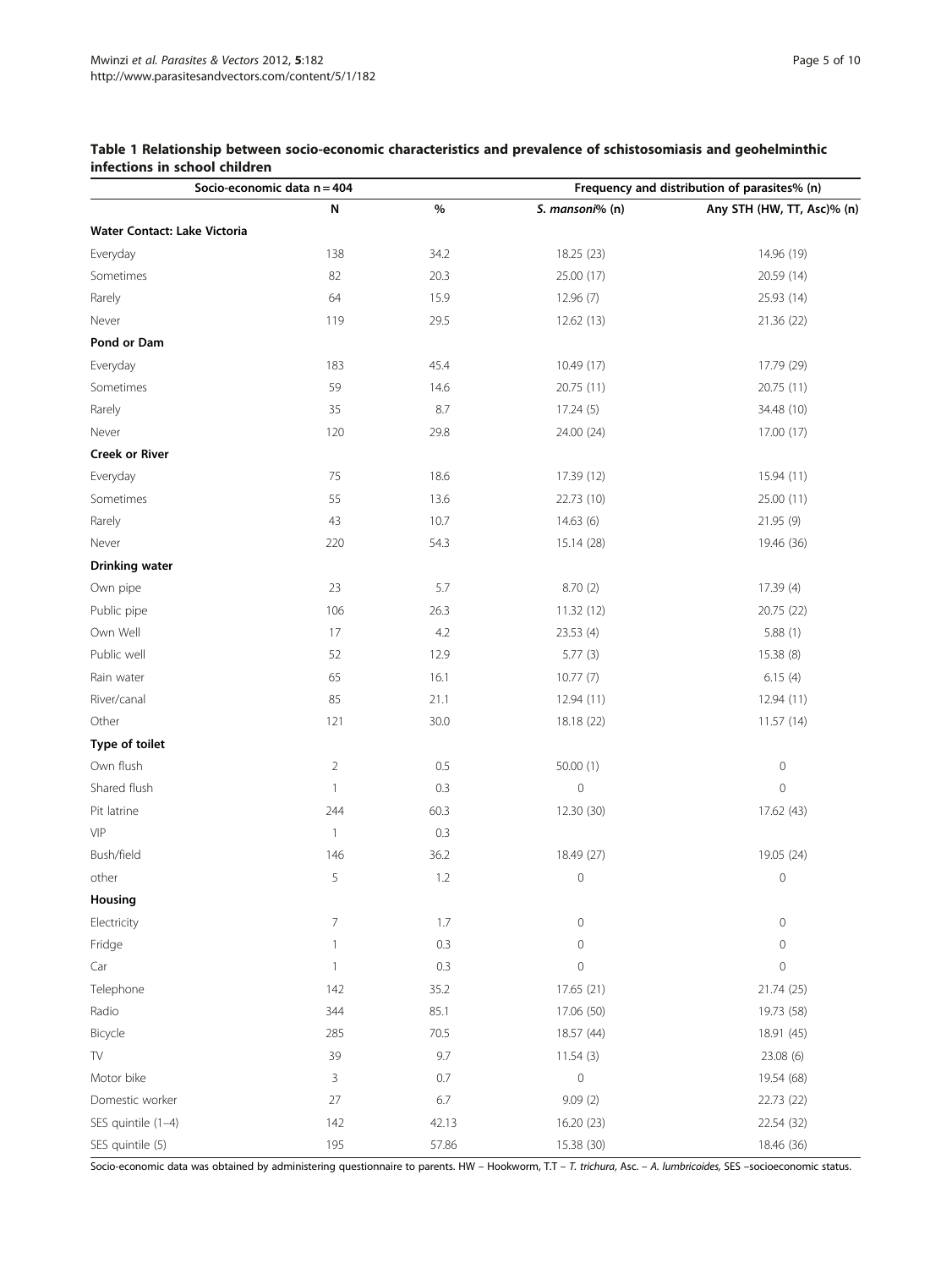of the houses and 56.1% had corrugated iron roofing. Previous interventions for parasitic diseases in the area had resulted in limited success with 41.7% of survey participants having bed nets in their homes, 68.4% of those nets had been treated regularly. No infections were found among the few children from families that had electricity or owned a car or a refrigerator. However, we did not find any relationship between overall socioeconomic status Z scores and infection levels in individual children, prevalence level by village, or CDI coverage. This is perhaps because all the villages were close to the lake (all within 5KM of the shore) and exposure levels among children were not significantly different.

#### Disease distribution

Pre-treatment prevalence levels of S. mansoni in East Uyoma schools ranged from 5% to 43.2% with an average prevalence of 17.8%. Mean intensity  $(\pm SD)$  of eggs per gram (EPG) was 166.8 ± 295.1 (range 12–1560; CI: 99.8 - 222.0). At the six month follow-up, 576 children were surveyed. S. mansoni infections were detected in 38 out of 84 new children who had recently joined the schools and had not participated in the baseline survey. This migration was mostly caused by the post-election violence and led to higher post-treatment prevalence levels in two schools. When the comparison was limited to children surveyed at baseline, there was a 33.2% reduction in mean school prevalence of S. mansoni (P = 0.04), a 69.4% reduction in hookworm prevalence  $(P = 0.003)$ , a 1.8% decrease in prevalence of A. lumbricoides (NS) and a 42.6% reduction in T. trichiura prevalence  $(P = 0.027)$ (Figure [2A](#page-6-0)). Mean intensity  $(\pm SD)$  of *S. mansoni* infection EPG after mass treatment was reduced to 60.3 ± 70.9 (range 12–322; CI: 7.6-46.9). Mean Hb levels were  $12.5 \pm 1.9$  g/dl and ranged from 5.1 g/dl to 18.5 g/ dl. Hemoglobin levels increased by 0.4 g/dl from baseline, but the difference was not statistically significant (Figure [2B](#page-6-0)).

#### Household survey

The household survey was used to assess treatment coverage and occurrence of side effects. Sixteen villages were randomly selected for a household survey and assigned to 10 interviewers who walked door-to-door administering post-treatment questionnaires to households. The interviewers were CDDs from different villages from those they were assigned to survey. Each interviewer was asked to randomly interview 50 compounds in each selected village, but an average of only 35.7 (range 13–50) compounds were visited per village, totalling 785 compounds. At the end of 2 weeks, records were retrieved from the interviewers and analyzed. Reasons for the low coverage of compounds by some of the CDDs included interviewer's inability to access some homes and the slow pace and poor performance of some of the community interviewers. According to the CDD house-hold survey records, the average age of the head of compound was 53.8 years (31.1 -59.6 years). The 785 compounds included in the household survey had an average  $(\pm$  SD) 4.0 households and  $12.6 \pm 2.6$  persons per compound. An average of  $7.9 \pm 2.0$  persons per compound reported receiving treatment,  $5.9 \pm 3.1$  persons reported not receiving treatment and an average of  $1.2 \pm 0.4$  persons per compound were reported absent.

#### Treatment coverage

Treatment coverage for praziquantel and albendazole was assessed from CDD registers, but since coverage values obtained from the community registers of the CDDs may be unreliable[[28](#page-9-0)], coverage was also assessed through a household survey using a questionnaire for parents/household heads. The questionnaires were administered in randomly selected households in the communities and administered to all members of the household present at the time of the survey. A total of 8103 persons were treated according to CDD registers. Treatment coverage was calculated as the total number of persons treated divided by total eligible population (persons over 5 years of age) and expressed as a percentage. The percentage of persons treated according to CDD records ranged from 54.2% - 96.6% in individual villages  $(77.5\% \pm 16.8; n = 8103)$ . In six villages (Matera, Ukunja, Migowa, Okela, Osewere, and Kakremba), incomplete CDD records were returned after one CDD found a different job before completing the treatment exercise (Matera village); 4 CDDs were offered paid jobs as election clerks in the area before they could complete the treatment exercise and one CDD migrated away from the area (Kakremba village). Other volunteers completed the exercise in those areas after our surveys. Coverage in other areas where treatment was completed ranged from 52.1% - 90.3%. There was a significant difference between coverage by CDD records, 77.5 ± 16.8%, and coverage per total population determined by the household survey,  $58.2\%$  (P < 0.01; ANOVA)), which was also comparable to the coverage when official national census population data were used as the denominator (53.0% of the total population and 58.6% of the eligible population). Because the area was mapped before the treatment exercise and all the home compounds in the location were recorded, it was possible to estimate coverage from the CDD records by analyzing the number of compounds visited. This revealed that even though a CDD record may show very high coverage, such coverage was only based on those compounds that had been visited and recorded by the CDD and not necessarily all compounds. According to this analysis, Nyamboi and Kayundi had compound coverage of 23.4% and 33.1%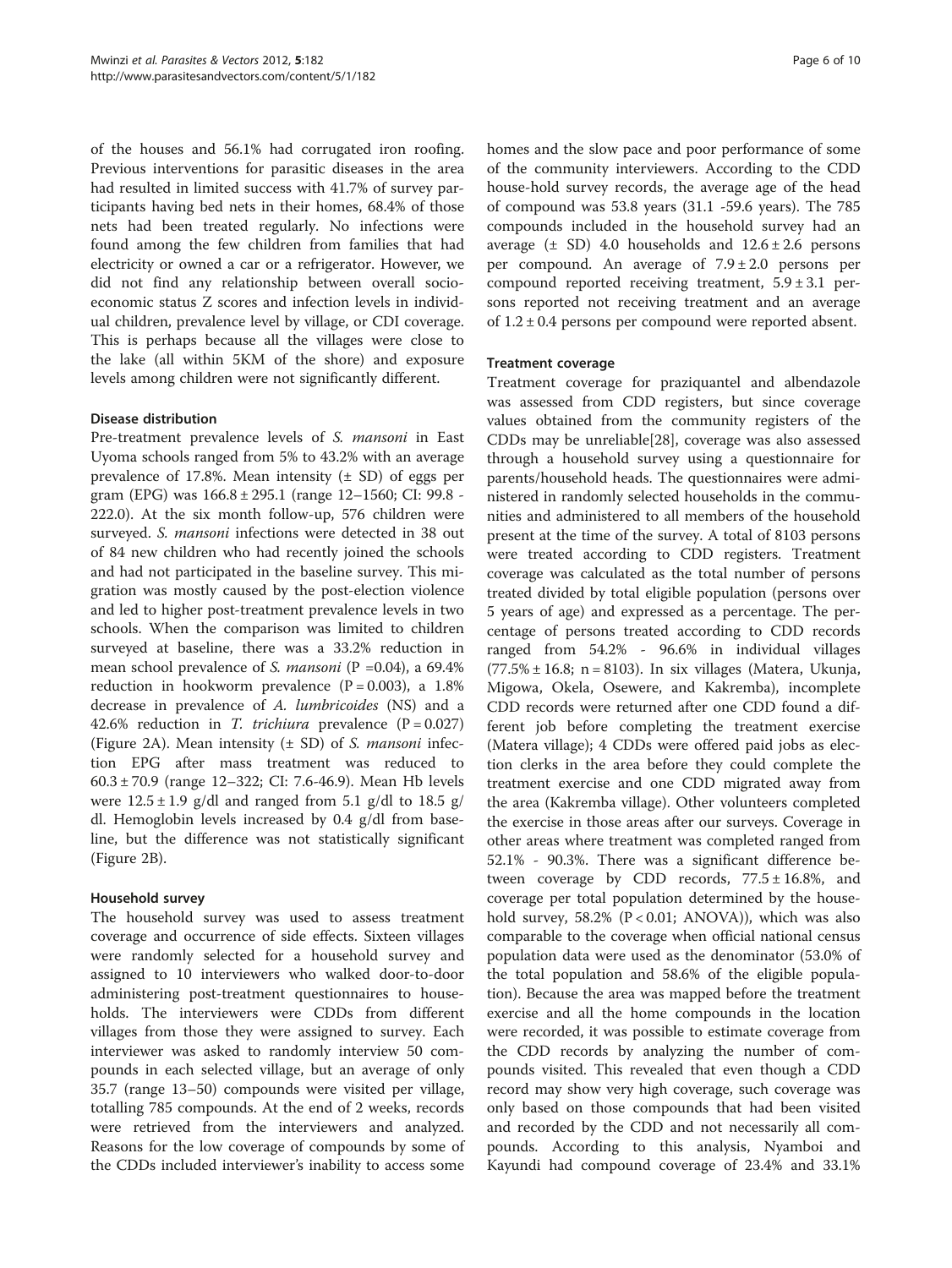<span id="page-6-0"></span>

but treatment coverage of 77.5% and 75.9% respectively (Table [2\)](#page-7-0).

#### Side effects

Praziquantel is generally safe and usually only causes minor side effects that usually resolve with minimal management. Side effects following treatment were recorded during the household survey. Reported side effects were minor with 12.7% (n = 279), 34.2% (n = 752), 4.7% ( $n = 103$ ) and 0.3% ( $n = 21$ ) of those treated reporting diarrhea, fatigue, abdominal pain and vomiting, respectively. Fatigue was the most common reported side effect. Overall, 48.7% of those treated reported one or more of these minor side effects.

#### Drug costs

The financial cost of praziquantel for treated persons was \$9,865.85, for an average cost per treatment of \$0.98, while the cost for albendazole treatment was \$0.23 per dose. These drugs were purchased by the project because at the time of the study, free or subsidized drugs were not available from the public health sector. Economic costs associated with the drug distribution were not evaluated as part of this study.

# **Discussion**

With renewed interest in the control of schistosomiasis and other neglected tropical diseases (NTDs), both by global sponsors and governments in endemic regions, evidence based data on cost effective strategies for mass drug administration are needed to inform control and elimination program managers. Adhering to strategic

guidelines issued by the World Health Organization, the main approach has been to use school-based mass treatment for controlling schistosomiasis in highly endemic areas. However, it is recognized that this approach leaves out other members in the community who are also infected and who may be contributing to continued transmission. In recent years, community based treatment has been tested as an alternate approach but community-level programs may be limited by inadequate health care infrastructure at the primary level in many areas of Africa [\[29,30\]](#page-9-0). In Kenya, although the government recognizes the importance of local interventions and having policies for preventive approaches for health care, allocation of health resources has been skewed in favor of tertiary and secondary facilities that offer curative services. This approach ignores rural health facilities that are the first point of patient contact and provide the bulk of the healthcare services [\[31](#page-9-0)].

As an example of a primary health care level program, CDI has been evaluated and found to be highly successful in reaching persons at risk of disease within the community [\[32](#page-9-0)]. CDI emphasizes the significant role of communities as lead partners and is the fundamental factor that has been responsible for the success of APOC. Systematic reviews have shown that the use of community or lay health workers who are trained in the context of the intervention but who have no formal professional or tertiary education in preventative health care, showed promising benefits. Compared with usual care, lay health workers increased the uptake of childhood immunization, promoted breastfeeding, reduced childhood mortality and morbidity from common childhood illnesses, and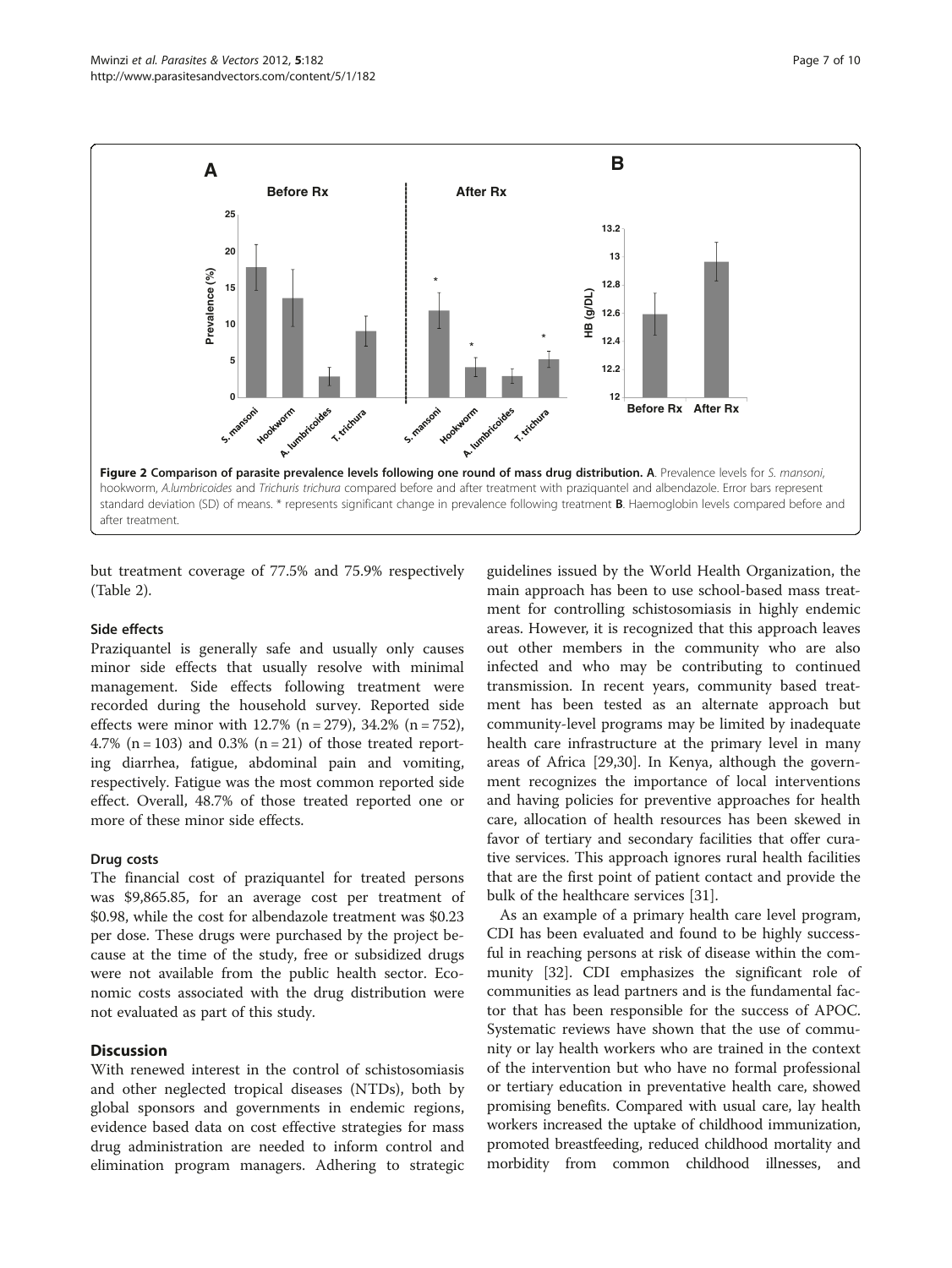| Village                 | Number of<br>Compounds | Percent (%)<br>compounds visited | n (persons) | <sup>a</sup> Percent% coverage<br>by CDD Record | <sup>a</sup> Percent% coverage<br>by HHS |
|-------------------------|------------------------|----------------------------------|-------------|-------------------------------------------------|------------------------------------------|
| Agege                   | 35                     | 67.7                             | 710         | 71.1                                            | 75.9                                     |
| Andom A                 | 26                     | 87.7                             | 372         | 61.3                                            | 52.1                                     |
| Andom B                 | 22                     | 90.5                             | 227         | 54.2                                            | 57.4                                     |
| Chianda                 | 26                     | 52.3                             | 231         | 80.1                                            | 74.8                                     |
| Got-Kachola             | 21                     | 85.6                             | 616         | 89.6                                            | 90.3                                     |
| <sup>B</sup> Kakremba   | 50                     | 74.6                             | 438         | 95.7                                            | 20.1                                     |
| Kasiri                  | 16                     | 71.9                             | 679         | 80.3                                            | <b>ND</b>                                |
| Kayundi                 | 49                     | 38.1                             | 162         | 75.9                                            | <b>ND</b>                                |
| Kunya                   | 28                     | 67.6                             | 558         | 77.4                                            | 61.4                                     |
| Magombe                 | 25                     | 77.5                             | 612         | 91.1                                            | 89.0                                     |
| Maranba                 | 51                     | 61.6                             | 397         | 54.9                                            | 62.2                                     |
| $β$ Matera              | 50                     | 67.2                             | 449         | 26.7                                            | <b>ND</b>                                |
| <sup>B</sup> Migowa     | 30                     | 59.7                             | 451         | 86.9                                            | 37.3                                     |
| Mituri                  | 21                     | 80.4                             | 503         | 73.6                                            | 71.3                                     |
| Mochi                   | 98                     | 77.8                             | 394         | 98.5                                            | <b>ND</b>                                |
| Nyagunda                | 26                     | 64.2                             | 552         | 73.2                                            | 62.4                                     |
| Nyamasore A             | 21                     | 50.7                             | 196         | 61.2                                            | <b>ND</b>                                |
| Nyamasore B             | 30                     | 64.6                             | 173         | 77.5                                            | ${\sf ND}$                               |
| Nyamboi                 | 48                     | 23.4                             | 71          | 77.5                                            | <b>ND</b>                                |
| Ochienga                | 50                     | 90.0                             | 446         | 68.6                                            | <b>ND</b>                                |
| Odede                   | 25                     | 85.2                             | 388         | 93.3                                            | 55.9                                     |
| Okela                   | 25                     | 63.3                             | 553         | 81.2                                            | 61.4                                     |
| <sup>B</sup> Ukunja     | 50                     | 77.5                             | 320         | 95.6                                            | 35.7                                     |
| <sup>B</sup> Osewre     | 35                     | 91.9                             | 235         | 96.6                                            | 49.0                                     |
| Wayaga                  | 13                     | 81.4                             | 614         | 94.9                                            | ${\sf ND}$                               |
| <b>Total or Average</b> | 871                    | 67.53                            | 10347       | 77.47                                           | 58.1641                                  |

<span id="page-7-0"></span>

| Table 2 Drug distribution coverage by homestead compounds visited, CDD records, and household survey (HHS) |  |  |  |
|------------------------------------------------------------------------------------------------------------|--|--|--|
|------------------------------------------------------------------------------------------------------------|--|--|--|

 $\overline{a}$  P = 0.0047 (Paired t) for comparison between CDD record for coverage and independent household survey.

 $β$  CDDs quit exercise before completing drug distribution.

improved outcomes of tuberculosis treatment [[33](#page-9-0)]. In a study by Ndyomugyenyi and Kabatereine [\[18\]](#page-9-0), integrated CDI achieved higher treatment coverage (85%) for praziquantel and mebendazole compared to a school-based treatment approach (79%) for children aged 5–14 years. Moreover, CDI is able to reach other at risk groups in the community outside of the school system. However, more controlled studies comparing the CDI and school-based mass-drug administrations in endemic areas are needed.

The aim of this project was to pilot and evaluate the CDI approach for treatment against schistosomiasis and STHs in a rural setting in Nyanza Province, western Kenya, which is outside the APOC zone and therefore untested for CDI. In the current study, the CDDs visited 67.5% of the mapped compounds and achieved an overall coverage of 58.2% as determined by household survey. The effectiveness of CDI coverage was influenced by several factors. Coverage depended on accurate mapping of

the targeted treatment area by compound because CDD records were based on only the compounds that the CDD had visited; as a result, they overestimated coverage (Table 2). Further, sociopolitical factors may have influenced the study results and the success of CDI. This CDI coincided with the 5-yearly election period in Kenya, which presented a difficult challenge to many CDDs. The political tension in the community affected the general acceptability of CDDs in homes where they were perceived to be of different political persuasions. Moreover, the community focus on election campaigns led to increased absenteeism from homes. Even with these difficulties, many villages were able to achieve appreciable coverage levels.

In this study, the praziquantel cost was \$0.98 per delivered treatment and the albendazole cost was \$0.23 per delivered treatment. These drugs were not provided by the donor-subsidized public health sector where it would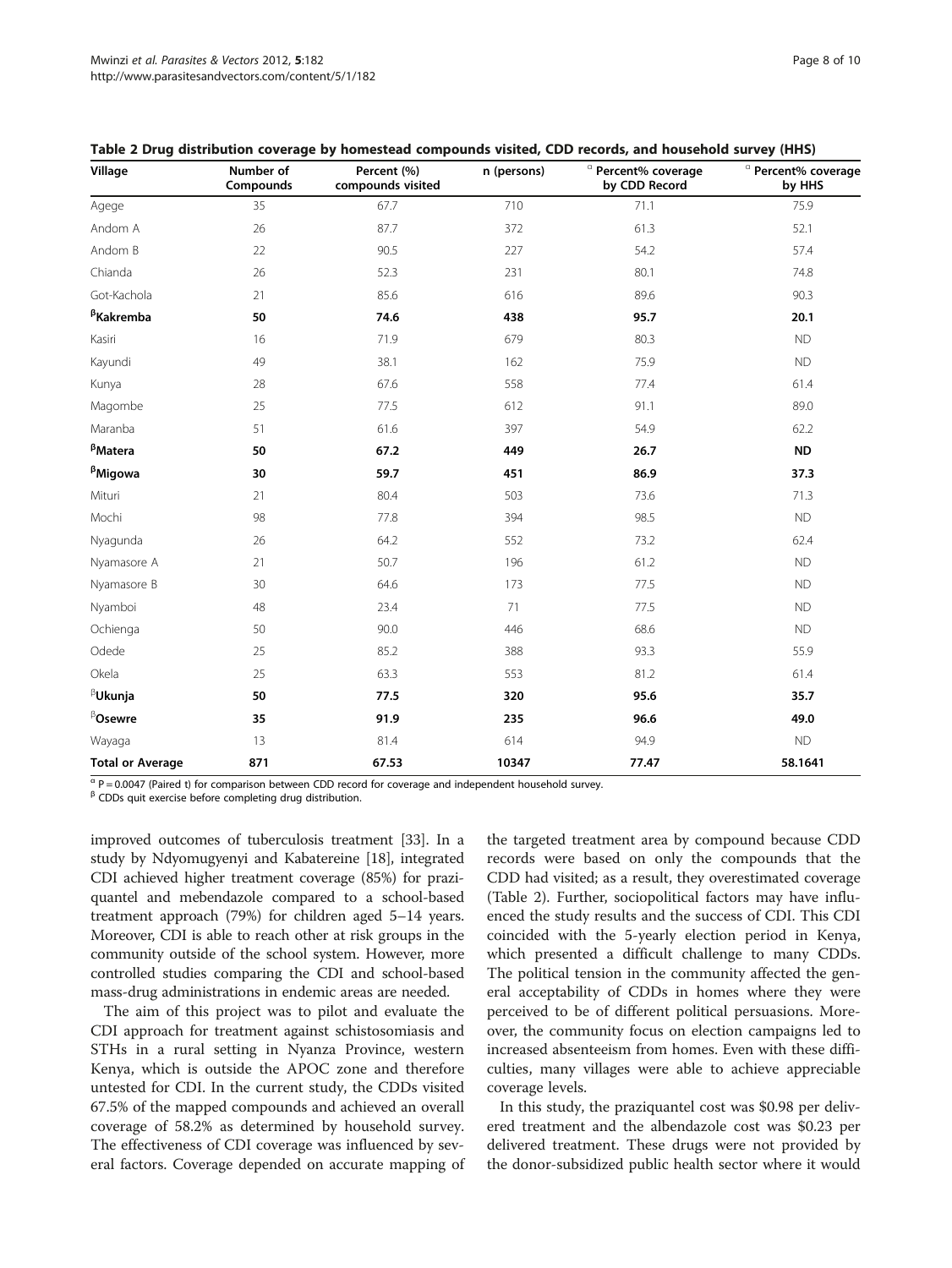<span id="page-8-0"></span>have been expected that drug costs would be much cheaper or even free. Reducing the cost of praziquantel should be an encouragement to both private and public sectors to implement mass drug distribution programs. These results confirm that praziquantel is well tolerated, causing only minor side effects. However, community wide rumors on drug reactions can adversely affect well organized mass treatments. To help alleviate fears of drug reactions in communities and promote MDA compliance, large-scale control programmes should include pharmacovigilance studies as part of ongoing monitoring and evaluation strategies. Detailed pharmacovigilance data that are disseminated back to the community will provide accurate information to communities about the exact nature, extent and cause of side effects as well as help to discriminate true side effects from other underlying conditions and exaggerated rumors about drug reactions.

## Conclusion

The impact of this one round of drug distribution in a troubled area confirms the feasibility of using CDI for the control of helminth infections in endemic communities. A recently concluded multi-country study on CDI in areas already participating in onchocerciasis control [[16\]](#page-9-0) has demonstrated that the CDI process/approach can be effective and feasible for integrated delivery of different health interventions in rural Africa [[16,19](#page-9-0)]. Future testing of CDI should be aimed at testing how CDI may be used widely for multiple interventions to strengthen primary health care at the national level and could integrate with other established control programs such as HIV, TB, malaria and maternal and child health (MCH) programs. As the Kenya Ministry of Health continues to roll out the Community Health Strategy, the future role of CDDs will be taken up by community health workers and be more integrated with other community level health activities. It will be helpful to evaluate these developments as they occur. Currently, we are conducting studies to test how elements of the CDI may be used to strengthen the Kenya Ministry of Health's community strategy and thereby improve primary health care in rural Kenya. Similar studies in the same setting are comparing community wide treatment to school based treatment in a randomized controlled trial. We are also preparing reports on qualitative findings describing community acceptability of the CDI approach in this setting. This pilot study paves the way for larger scale trials to compare community wide treatments to school-based strategies in the country.

#### Competing interests

The authors have no interests to declare.

#### Authors' contributions

PNMM provided overall study supervision, data analysis and prepared the manuscript. SPM carried out sample size calculations and data analysis. COO and EMM were involved with community mobilization and data collection. PNMM, MM, JGA, KFL, EMM, WES, DMSK designed the study. All authors reviewed analyzed data and approved the manuscript.

#### Acknowledgements

This work is published with the permission of the Director, Kenya Medical Research Institute. The findings and conclusions in this report are those of the authors and do not necessarily represent the views of the CDC. The authors would like to thank Maurice Ombok, Nicholas Mwaura and Esther Tolo for help with data management. COO and the project activities were supported by WHO/TDR Business Line 11 grant # A 60476 to PNMM. All other authors were supported by their respective institutions.

#### Author details

<sup>1</sup>Neglected Tropical Diseases Branch, Center for Global Health Research, Kenya Medical Research Institute, 1578-40100, Kisumu, Kenya. <sup>2</sup>Ministry of Public Health and Sanitation, Division of Vector Borne and Neglected Tropical Diseases, Nairobi, Kenya. <sup>3</sup>Centers for Disease Control and Prevention, Division of Parasitic Diseases and Malaria, Atlanta, GA, USA. <sup>4</sup>KEMRI/CDC Research and Public Health Collaboration, Center for Global Health Research, Kenya Medical Research Institute (KEMRI/CDC), 1578–40100, Kisumu, Kenya.

#### Received: 24 January 2012 Accepted: 17 July 2012 Published: 31 August 2012

#### References

- 1. Chitsulo L, Engels D, Montresor A, Savioli L: The global status of schistosomiasis and its control. Acta Trop 2000, 77(1):41–51.
- 2. Stephenson L: The impact of schistosomiasis on human nutrition. Parasitology 1993, 107(Suppl):S107–123.
- King CH, Dickman K, Tisch DJ: Reassessment of the cost of chronic helmintic infection: a meta-analysis of disability-related outcomes in endemic schistosomiasis. Lancet 2005, 365(9470):1561–1569.
- 4. Grzych JM, Dissous C, Capron M, Torres S, Lambert PH, Capron A: Schistosoma mansoni shares a protective carbohydrate epitope with keyhole limpet hemocyanin. J Exp Med 1987, 165(3):865–878.
- 5. Karanja DM, Colley DG, Nahlen BL, Ouma JH, Secor WE: Studies on schistosomiasis in western Kenya: I Evidence for immune-facilitated excretion of schistosome eggs from patients with Schistosoma mansoni and human immunodeficiency virus coinfections. Am J Trop Med Hyg 1997, 56(5):515–521.
- Karanja DM, Boyer AE, Strand M, Colley DG, Nahlen BL, Ouma JH, Secor WE: Studies on schistosomiasis in western Kenya: II. Efficacy of praziquantel for treatment of schistosomiasis in persons coinfected with human immunodeficiency virus-1. Am J Trop Med Hyg 1998, 59(2):307–311.
- 7. Ouma JH, Vennervald BJ, Butterworth AE: Morbidity in schistosomiasis: an update. Trends Parasitol 2001, 17(3):117–118.
- 8. Mwinzi PN, Karanja DM, Kareko I, Magak PW, Orago AS, Colley DG, Secor WE: Short report: Evaluation of hepatic fibrosis in persons co-infected with Schistosoma mansoni and human immunodeficiency virus 1. Am J Trop Med Hyg 2004, 71(6):783–786.
- 9. Handzel T, Karanja DM, Addiss DG, Hightower AW, Rosen DH, Colley DG, Andove J, Slutsker L, Secor WE: Geographic distribution of schistosomiasis and soil-transmitted helminths in Western Kenya: implications for anthelminthic mass treatment. Am J Trop Med Hyg 2003, 69(3):318–323.
- 10. Standley C, Lwambo N, Lange C, Kariuki H, Adriko M, Stothard J: Performance of circulating cathodic antigen (CCA) urine-dipsticks for rapid detection of intestinal schistosomiasis in schoolchildren from shoreline communities of Lake Victoria. Parasit Vectors, 3(1):7. doi:[10.1186/1756-3305-3-7](http://dx.doi.org/10.1186/1756-3305-3-7).
- 11. Kabatereine NB, Standley CJ, Sousa-Figueiredo JC, Fleming FM, Stothard JR, Talisuna A, Alan Fenwick A: Integrated prevalence mapping of schistosomiasis, soil-transmitted helminthiasis and malaria in lakeside and island communities in Lake Victoria, Uganda. Parasites & Vectors 2011, 4(232). doi:[10.1186/1756-3305-4-232.](http://dx.doi.org/10.1186/1756-3305-4-232)
- 12. Standley CJ, Adriko M, Besigye F, Kabatereine NB, RJS: Confirmed local endemicity and putative high transmission of Schistosoma mansoni in